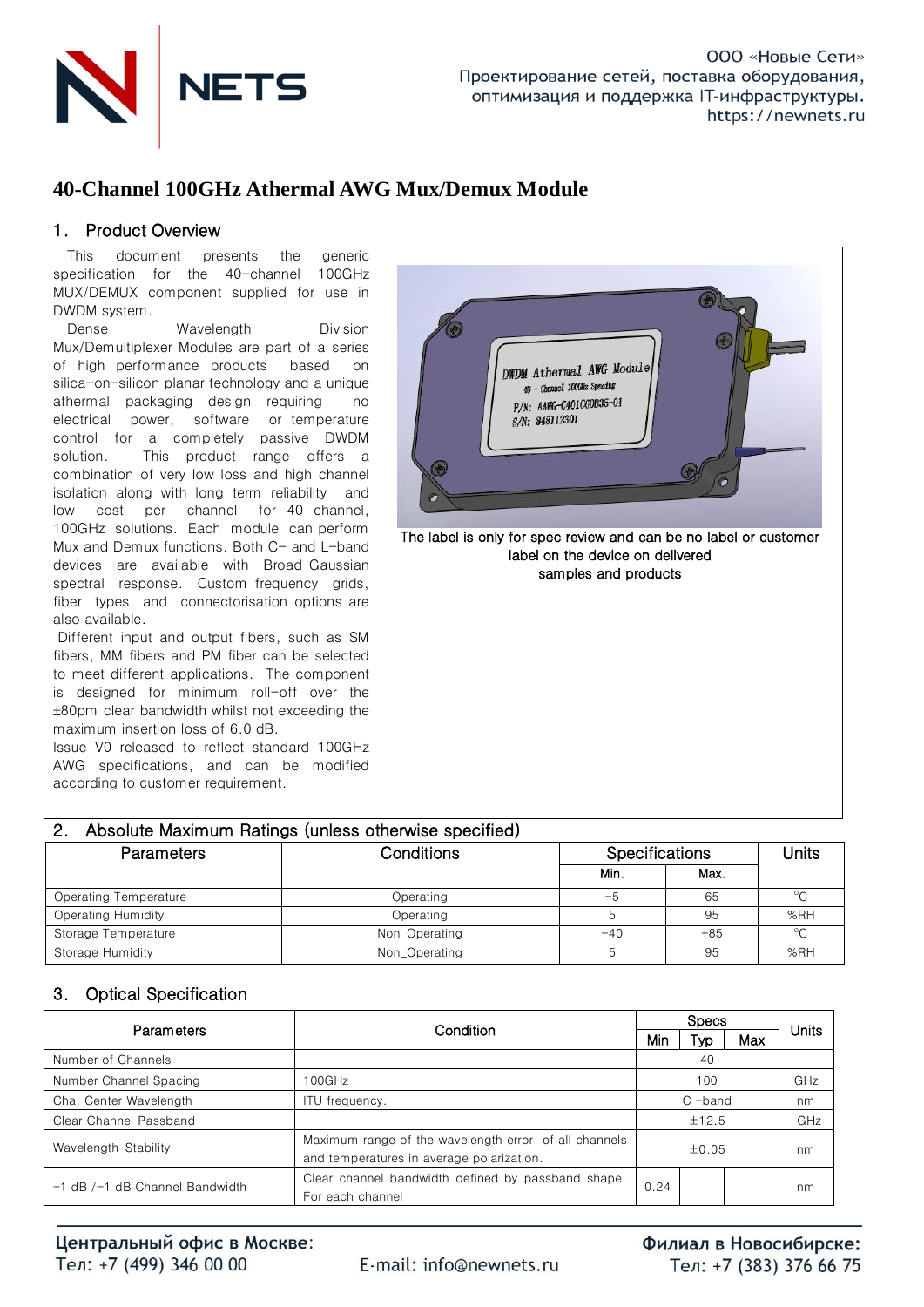

| -3 dB /-3 dB Channel Bandwidth                           | Clear channel bandwidth defined by passband shape.<br>For each channel                                                                                                                                                     | 0.43  |     |       | nm  |
|----------------------------------------------------------|----------------------------------------------------------------------------------------------------------------------------------------------------------------------------------------------------------------------------|-------|-----|-------|-----|
| Optical Insertion Loss at ITU grid                       | minimum<br>Defined as<br>the<br>transmission<br>- ITU<br>at<br>wavelength for all channels. For each channel, at all<br>temperatures and polarizations.                                                                    |       | 4.5 | 6.0   | dB  |
| Adjacent Channel Isolation                               | Insertion loss difference from the mean transmission at<br>the ITU grid wavelength to the<br>highest power, all polarizations, within the ITU band of<br>the adjacent channels.                                            | 25    |     |       | dB  |
| Non-Adjacent, Channel Isolation                          | Insertion loss difference from the mean transmission at<br>the ITU grid wavelength to the<br>highest power, all polarizations, within the ITU band of<br>the nonadjacent channels.                                         | 29    |     |       | dB  |
| <b>Total Channel Isolation</b>                           | Total cumulative insertion loss difference from the<br>mean transmission at the ITU grid wavelength to the<br>highest power, all polarizations, within the ITU band of<br>all other channels, including adjacent channels. | 22    |     |       | dB  |
| Insertion Loss Uniformity                                | Maximum range of the insertion loss variation within ITU<br>across all channels, polarizations and temperatures.                                                                                                           |       |     | 1.5   | dB  |
| Directivity(Mux Only)                                    | Ratio of reflected power out of any channel (other than channel<br>n) to power in from the input channel n                                                                                                                 | 40    |     |       | dB  |
| Insertion Loss Ripple                                    | Any maxima and any minima of optical loss across ITU<br>band, excluding boundary points, for each channel at<br>each port                                                                                                  |       |     | 1.5   | dB  |
| Optical Return loss                                      | Input & output ports                                                                                                                                                                                                       | 40    |     |       | dB  |
| PDL/Polarization Dependent Loss in<br>Clear Channel Band | Worst-case value measured in ITU band                                                                                                                                                                                      |       | 0.3 | 0.5   | dB  |
| Polarization Mode Dispersion                             |                                                                                                                                                                                                                            |       |     | 0.5   | ps  |
| Maximum Optical Power                                    |                                                                                                                                                                                                                            |       |     | 24    | dBm |
| MUX/DEMUX input/ output<br>Monitoring range              |                                                                                                                                                                                                                            | $-35$ |     | $+23$ | dBm |

1. IL Represents the worst case over a +/-0.08nm window around the ITU wavelength ;

2. PDL was measured on average polarization over a +/- 0.08nm window around the ITU wavelength.

## 4. Mechanical Schematic and Dimensions

| $\overline{\phantom{a}}$<br>Dimensions           | $- -$<br>.20<br>∼<br><u>.</u> . | mm |
|--------------------------------------------------|---------------------------------|----|
| space<br>screws<br>, between<br>between<br>Space | $10\times 60$                   | mm |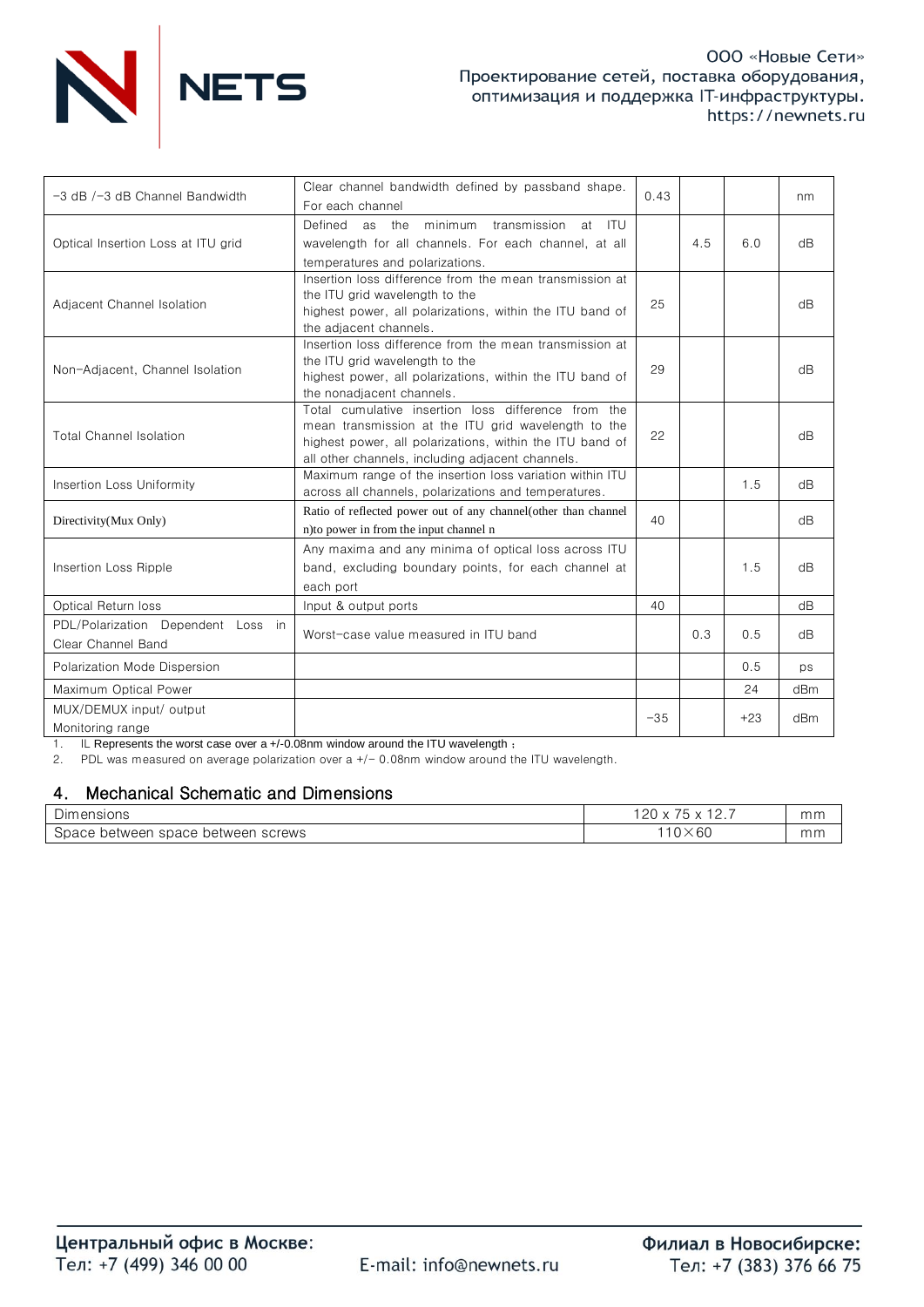



#### Fiber Coding and Connector Specifications 5.

| Fiber Type                     | Common G657A fiber with 900um loose tube, Channels SMF_28e. |                                                                        |                |                                                                            |   |        |    |              |   |      |    |       |
|--------------------------------|-------------------------------------------------------------|------------------------------------------------------------------------|----------------|----------------------------------------------------------------------------|---|--------|----|--------------|---|------|----|-------|
| Fiber Format                   |                                                             | 4x 12-fiber ribbons                                                    |                |                                                                            |   |        |    |              |   |      |    |       |
| Fiber Length                   |                                                             | 1000mm $\pm$ 50mm with 900um loose tube<br>Common                      |                |                                                                            |   |        |    |              |   |      |    |       |
|                                |                                                             | Channels                                                               |                | Ribbon500mm $\pm$ 20 mm and Fan out 500mm $\pm$ 30mm with 900um loose tube |   |        |    |              |   |      |    |       |
| Common                         |                                                             | Color<br>white                                                         |                |                                                                            |   |        |    |              |   |      |    |       |
| Ribbon Identification          |                                                             | Label with ribbon number to be placed midway between ribbon end-points |                |                                                                            |   |        |    |              |   |      |    |       |
| <b>Connector Options</b>       |                                                             | Common                                                                 |                | FC/APC                                                                     |   |        |    |              |   |      |    |       |
|                                |                                                             | Channels                                                               |                | FC/APC                                                                     |   |        |    |              |   |      |    |       |
| Fiber Identification in Ribbon |                                                             | <b>Blue</b>                                                            | $\overline{2}$ | Orange                                                                     | 3 | Green  | 4  | <b>Brown</b> | 5 | Grev | 6  | White |
|                                |                                                             | Red                                                                    | 8              | <b>Black</b>                                                               | 9 | Yellow | 10 | Purple       |   | Pink | 12 | Aqua  |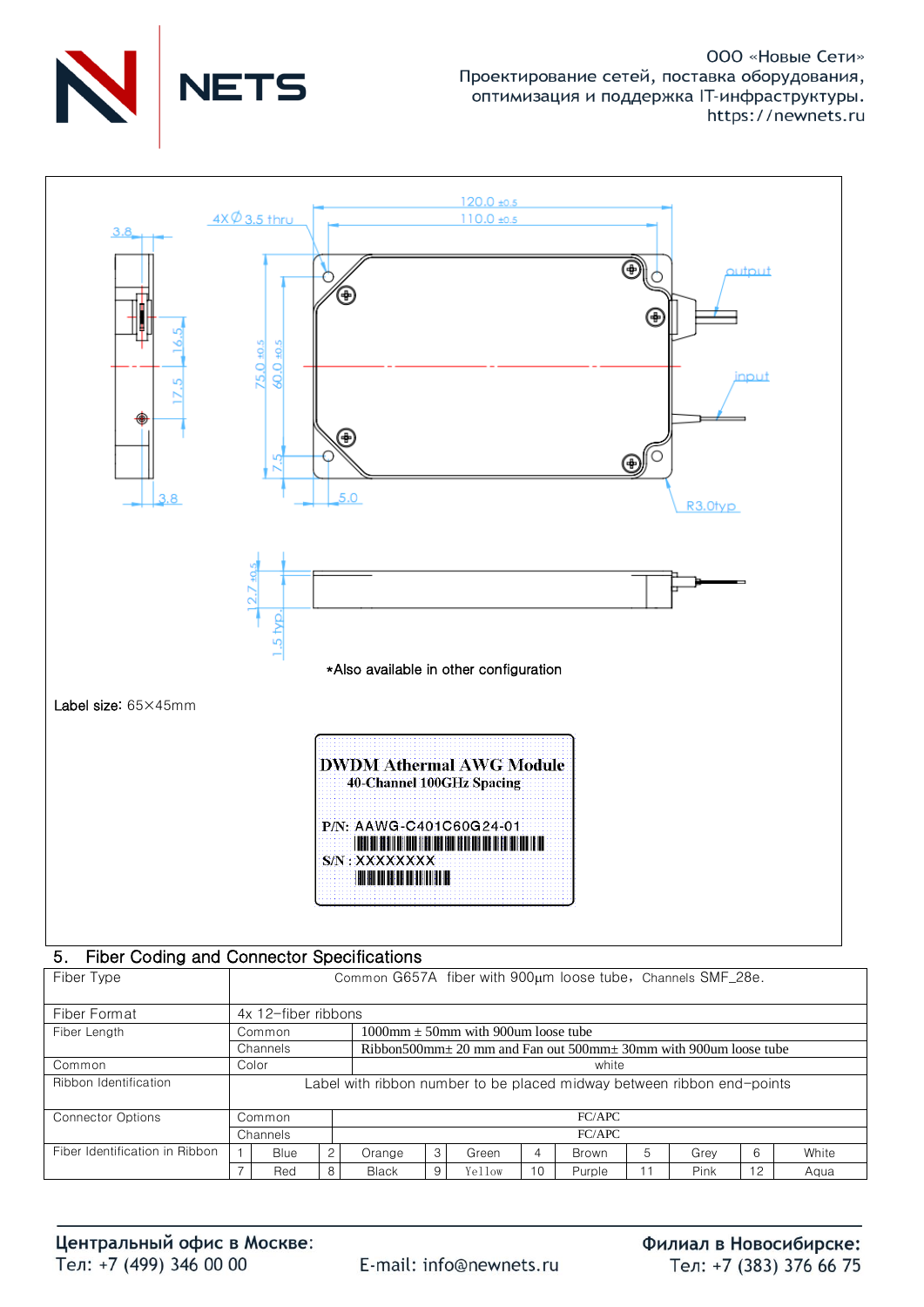



## 6. Shipment Packaging

standard shipment packaging will be employed for the discrete devices in addition to the external packaging.



## 7. Test Report

The test report should be provided when the products are demonstrated wing characteristic test data should be included.

- Insertion loss (room temperature) Represents the worst case over ±0.10nm around the ITU wavelength without connector. PDL (room temperature)
- Measured on average polarization over±0.10nm around the ITU wavelength without connector.
- Fiber length、Fiber type and Pigtail type etc
- PN、SN bar code
- 8. Reliability Specifications